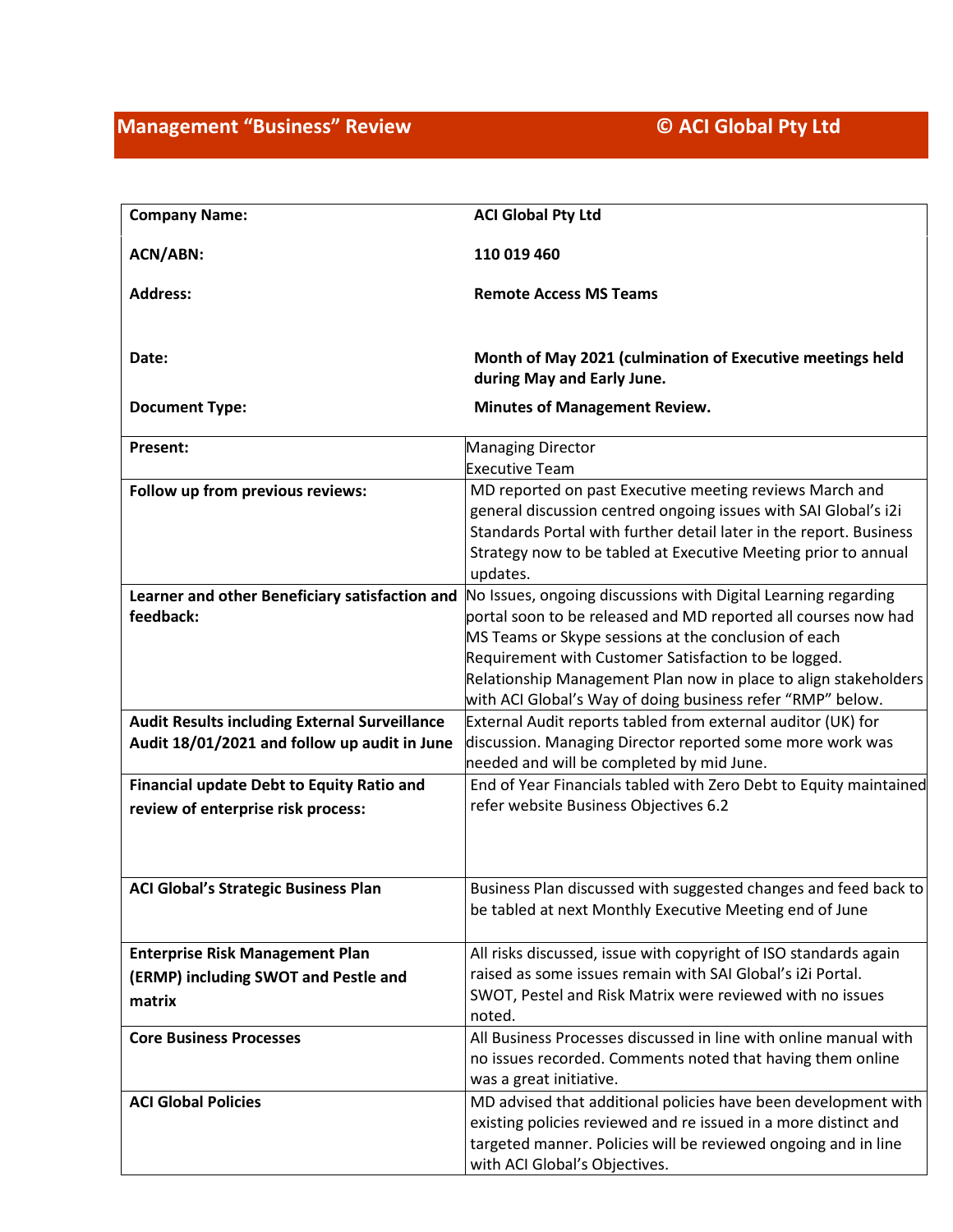| <b>Core Values and Performance of business</b>                                           | All Business objectives were reviewed in line with above                                                                             |
|------------------------------------------------------------------------------------------|--------------------------------------------------------------------------------------------------------------------------------------|
| objectives:                                                                              | Processes and Policies.                                                                                                              |
|                                                                                          |                                                                                                                                      |
| <b>Annual CSR Report</b>                                                                 | Updated to reflect financial performance and all other indicators<br>maintained with no issues noted refer CSR Report on website. It |
|                                                                                          | was noted that the Modern Slavery Policy was now available on                                                                        |
|                                                                                          | the website.                                                                                                                         |
| Incidents, non-conformity and corrective                                                 | No issues refer to CSR Report on Website. MD reported that a                                                                         |
| actions:                                                                                 | Quality Improvements Register had been developed and now                                                                             |
|                                                                                          | outlines all improvements made and is now live within the                                                                            |
|                                                                                          | Business System.                                                                                                                     |
| <b>Monitoring and measurement results:</b>                                               | Self-assessment audit, undertaken, internal audit completed by<br>External Auditors (UK) was tabled and an additional audit to be    |
|                                                                                          | undertaken by Contracted Auditor (South Australia) before June                                                                       |
|                                                                                          | 18 <sup>th</sup> Audit. Self-Assessment tabled. It was agreed that a Table be                                                        |
|                                                                                          | inserted in the Business Systems Manual with the MD working to                                                                       |
|                                                                                          | have this live by the audit on the 18 <sup>th</sup> June.                                                                            |
| <b>Self-Assessment Outcomes:</b>                                                         | Completed by Managing Director issues being addressed with<br>changes made to the online Manual and Internal Audit report            |
|                                                                                          | submitted for review. Quality Improvement Register developed                                                                         |
|                                                                                          | and now live on site within Online Manual 10.3                                                                                       |
|                                                                                          | Learning Services Assessment and Examination Continuing Good numbers for ISMS (Lockforce Course) and RRP                             |
| Platform ë-Campus review of performance                                                  | course continue, no complaints and course reviews being                                                                              |
| targets in delivery of learning outcomes:                                                | undertaken to cater for New Standards 44001 and 36001                                                                                |
|                                                                                          | Compliance.                                                                                                                          |
|                                                                                          | Ongoing training in MS Teams and discussions regarding                                                                               |
| Review of verification of competence of staff,<br>facilitators and mentors form both the | strengths and threats to Professional Performance and Career                                                                         |
| organization and its interested third parties:                                           | Goals, with Frank Malkoun now ready to become a full contract                                                                        |
|                                                                                          | auditor with Sustainable.                                                                                                            |
|                                                                                          |                                                                                                                                      |
| Resource planning and verification of<br>facilitators and staff (VOC) and capability and | Managing Director outlined present level of resources where<br>adequate training and VOC was up to date with No issues to            |
| maturity:                                                                                | record.                                                                                                                              |
|                                                                                          |                                                                                                                                      |
| <b>Actions to address Risk and Opportunities</b>                                         | Managing Director outlined that a comprehensive Risk Table has                                                                       |
|                                                                                          | been added to the Online Manual, all categories were discussed                                                                       |
|                                                                                          | and in light of present indicators no issues were noted also refer<br>ERMP.                                                          |
|                                                                                          |                                                                                                                                      |
| <b>ISO Certification Standards:</b>                                                      | New standards introduced ISO 44001:2017 Collaborative                                                                                |
|                                                                                          | Relationship Management and ISO 37301:2021 Compliance.                                                                               |
| <b>Performance of Interested Parties.</b>                                                | Managing Director reported that the Relationship Management                                                                          |
| (Collaborative Business Relationship                                                     | Plan was now in Place All review outputs along with Targets and                                                                      |
| <b>Management Plan (RMP)</b>                                                             | Outcomes were reviewed. Collaborative Partners have all been                                                                         |
|                                                                                          | reviewed in accordance with guidelines as shown on the website.                                                                      |
|                                                                                          | Ongoing discussions with Digital Learning Services regarding Build                                                                   |
|                                                                                          | It to go Cloud Based will update at the next Executive Business                                                                      |
|                                                                                          | Review Meeting.                                                                                                                      |
|                                                                                          | DLS updated the executive team advising that a new reporting                                                                         |